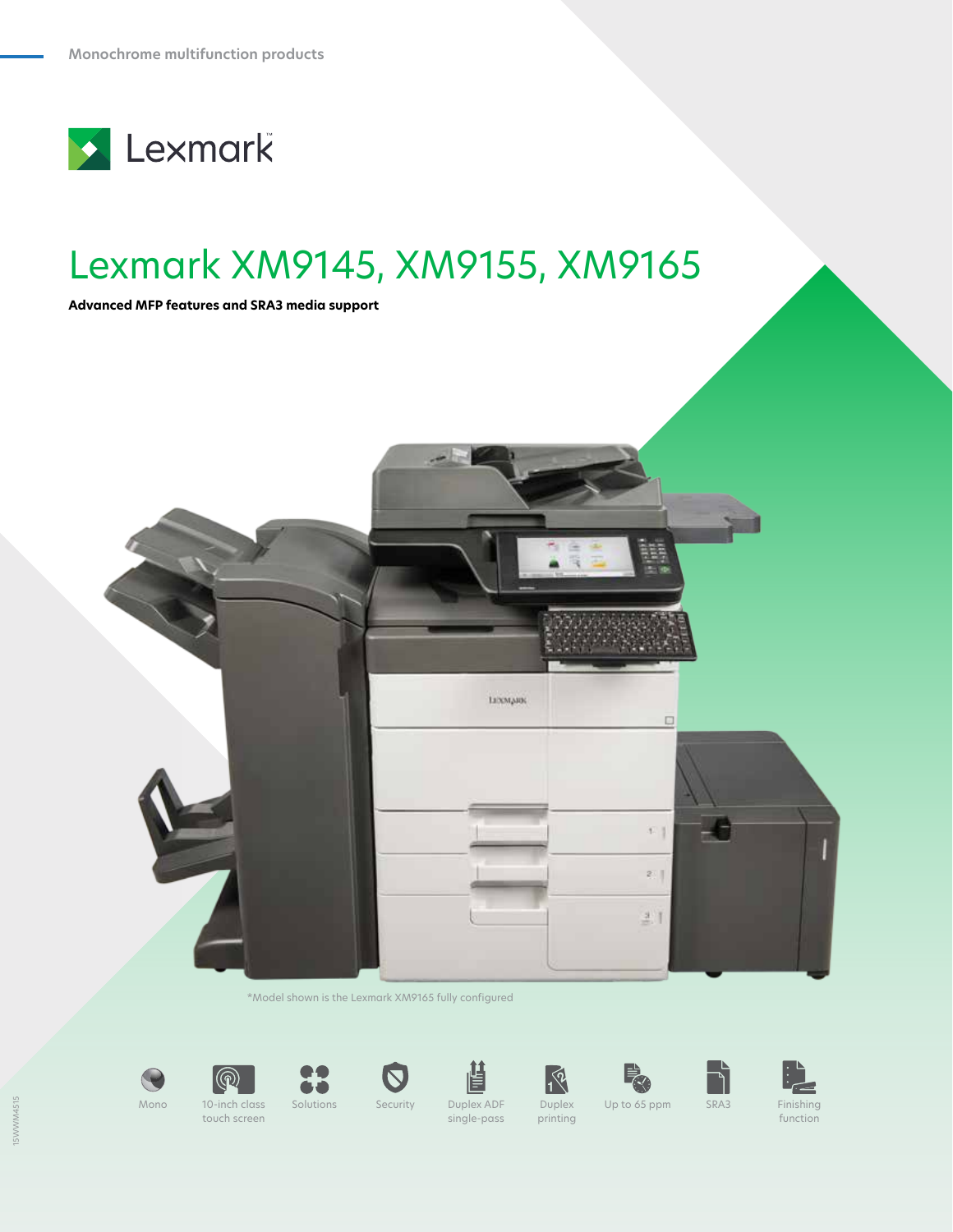Lexmark is leading the way in print innovation, from a growing line of smart MFPs to cloud-enabled software and security for every document.

Beyond printing, Lexmark works to deliver tailored solutions that solve the unique challenges businesses face. We have a long history of research and development focused on connecting unstructured print and digital information across your organization with the processes, applications and people that need it most.

And our broad portfolio of high-quality products, solutions and services help improve productivity, increase efficiency and empower employees to perform at their best. Our Managed Print Services offering not only optimizes your output infrastructure, but helps you anticipate future needs and streamline workflows to reduce printing and waste.

Lexmark serves businesses of all sizes in over 170 countries and is unique in the breadth and depth of the hardware, software and services that are the foundation of our solutions.

We're proud of our high level of customer loyalty, as well as our reputation among industry analysts who consistently place Lexmark in a leadership position in both technology and global service delivery.

Our goal is to create "customers for life" by knowing your business well and listening to you. We leverage our deep industry experience and extensive technology ownership to assess your needs and create tailored solutions that position you to exceed your customers' expectations, drive financial performance and promote future flexibility.

### **Social responsibility is our business**

We operate our business in a manner that results in a better world from both a social and ecological perspective. As we strive to maintain best practices for sustainability, Lexmark's commitment to corporate social responsibility is global in reach, balancing economic, environmental and social concerns.

Our respect for these principles applies within our own organization and as it relates to our partners. We extend our commitment even further by developing solutions that enable our customers to achieve their own sustainability goals.

## **Eco-responsible**

Printing responsibly and reducing the impact of printing on the environment is a win for your business and your budget. Our goal is to design, package and deliver innovative products and solutions that produce high-quality output with reliable performance, while helping you conserve paper and energy.

The Lexmark Cartridge Collection Program provides a variety of methods for free returns of your empty cartridges to Lexmark or our collection partners. Program availability and details vary by country.

In more than 60 countries worldwide, customers participating in the award-winning Lexmark Cartridge Collection Program (LCCP) return more than 1 out of 3 toner cartridges, far exceeding industry averages. LCCP follows a zero landfill and incineration policy, ensuring that all the empty cartridges returned from customers are reused or recycled to their greatest environmental benefit.

Lexmark continues to innovate with its closed-loop cartridge recycling operations. Our toner cartridge product line contains, on average, 10% by weight of post-consumer recycled (PCR) plastic content, partially provided through LCCP. In some models, the PCR plastic content is already up to 28%. Lexmark has established an impressive goal to reach a 25% average PCR plastic content for our entire toner cartridge line by 2016.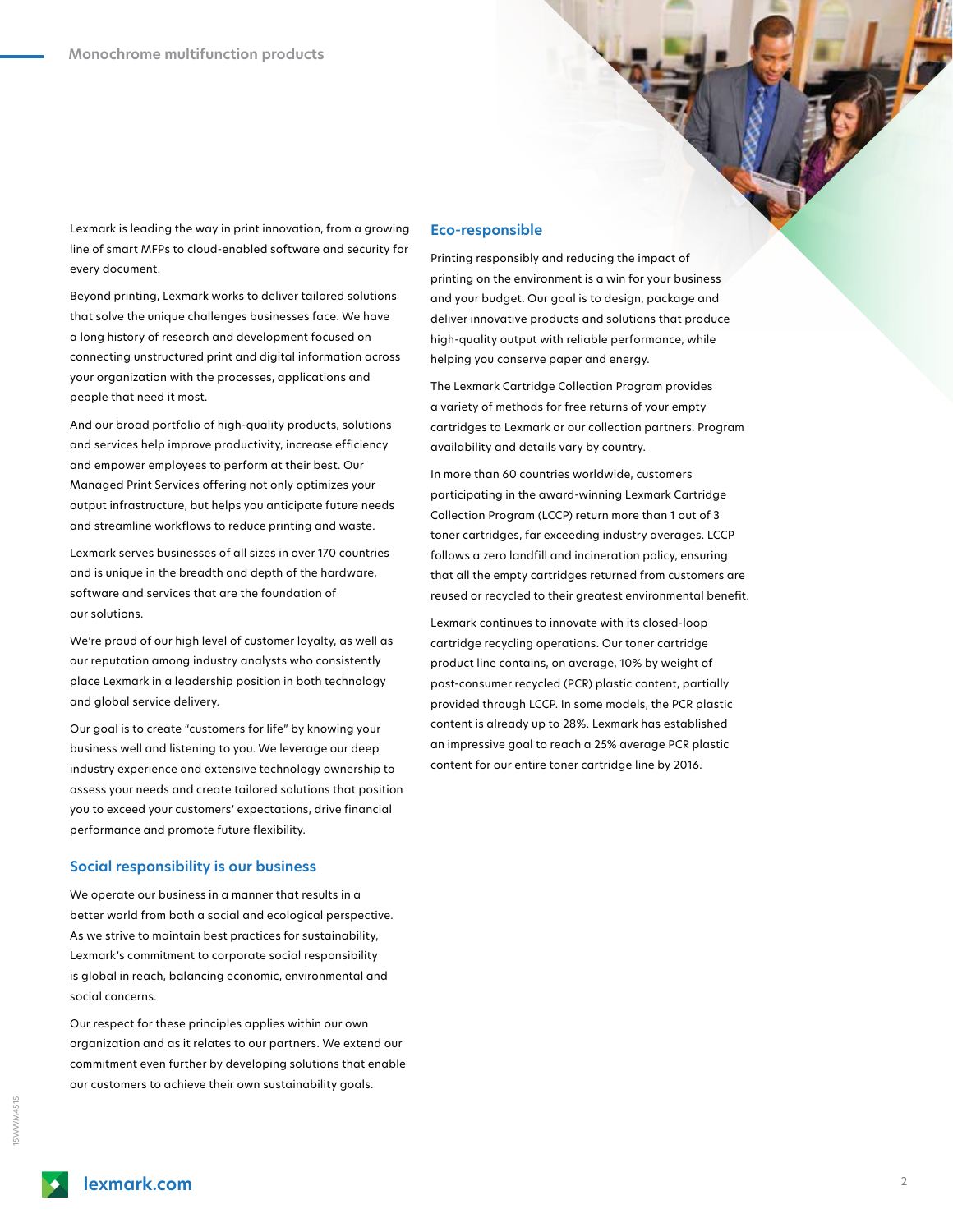# **Environmental protection is a shared responsibility**

Through work with industry groups, Lexmark helps guide the formation of standards and guiding principles for environmental sustainability.

### **Our memberships include:**

- } AeA Europe
- Ecma International
- } Electronics Industry Citizenship Coalition (EICC)
- } DIGITALEUROPE
- } European Information & Communications Technology Industry Association (EICTA)
- Information Technology Industry Council (ITI)
- } Environmental Leadership Council

# **Advanced features and flexible media handling**

High-volume output, long-life components, solid security and advanced finishing make the Lexmark XM9100 Series the ultimate monochrome SRA3-capable multifunction product from Lexmark.

- ▶ The XM9100 Series takes only seconds to produce a first page, then prints up to 45-65 pages per minute<sup>2</sup>, depending on the model.
- Print complex pages quickly with a powerful 800 MHz dual-core processor and up to 3 GB of memory.
- ▶ The photoconductor unit is rated for up to 125,000 pages, while the fuser can reach up to 720,000 pages<sup>3</sup>. Replacing fewer components over the life of the product not only saves resources, but means less maintenance and more uninterrupted productivity.
- Your device, your information and your network are more secure with features like remote manageability, network security, and secure storage and optional print release.
- Finishing options for the XM9100 Series devices include single or multi-position stapling, offset stacking, hole-punching, and both trifold and saddle-stitched booklets.

## **Productivity with a user focus**

Print from anywhere, scan faster, and interact via a clear and customizable user interface.

- Lexmark Mobile Print allows users to print from anywhere via mobile devices\*, as well as desktop computers.
- Integrated two-sided printing, a user-selectable option, saves paper and doesn't slow you down, printing individual sheet sides (images) at up to 65 ppm.
- With the ability to process up to 140 images per minute through the duplexing automatic document feeder, your staff can digitize hard copy originals faster, freeing them sooner for more important things.
- The XM9100 Series' tilting, 10-inch class color touch screen keeps users informed of device status and error messages, while visually guiding them through tasks like replacing a toner cartridge.
- The large, vivid display is also ideal for print and scan preview, and has magnification and reverse image options to assist users with varying abilities.
- Lexmark's innovative e-Task user interface makes it easy to take advantage of pre-installed solutions to meet business process needs.

\*For more information on Lexmark Mobile Solutions see lexmark.com/mobile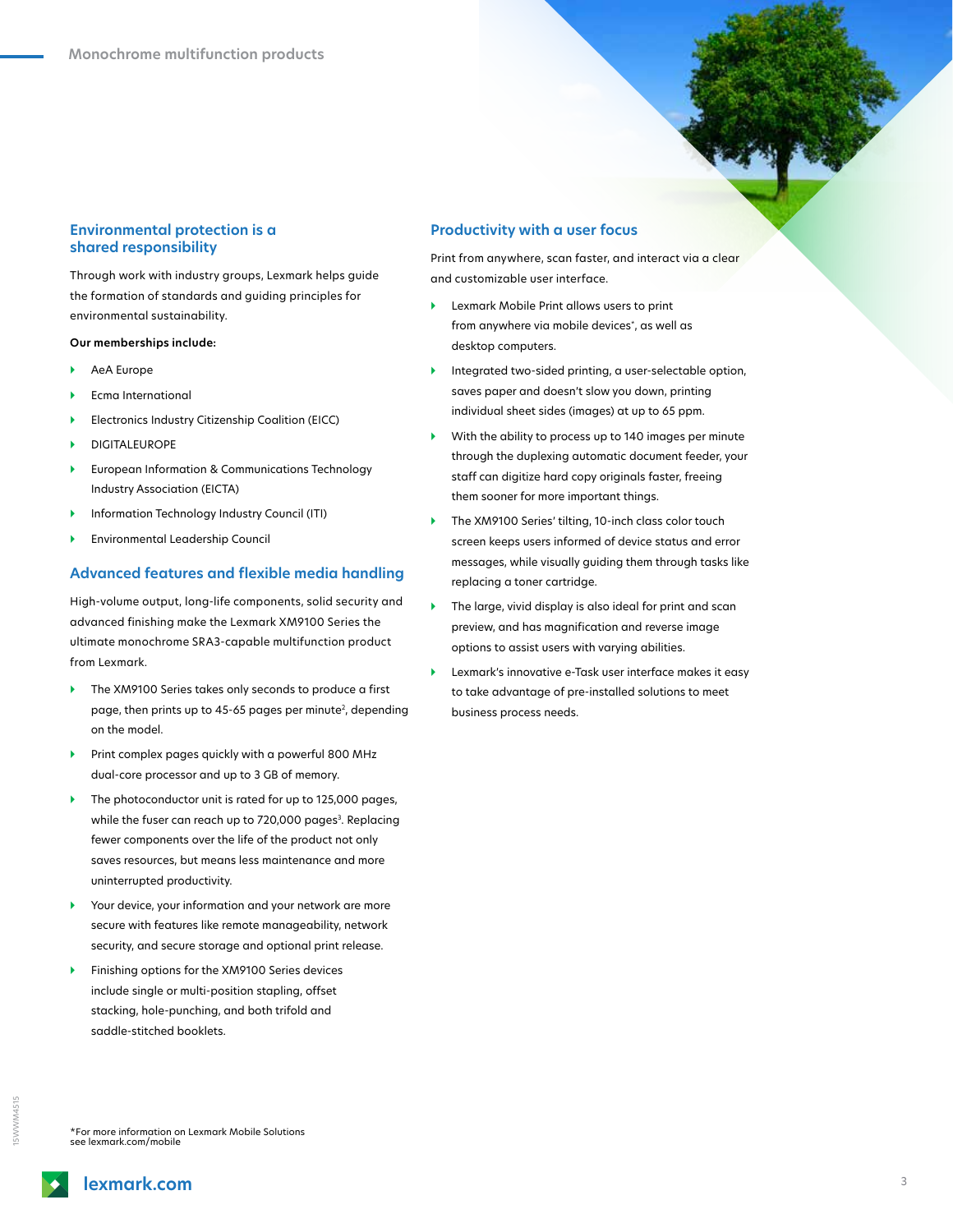# **Propel your business forward**

Our solutions are designed with your productivity in mind. The Lexmark XM9100 Series is based on the eSF (Embedded Solutions Framework) platform that lets you interact with business applications directly on the device or with a server, on premise or hosted in "the cloud." Reduce unnecessary printing and simplify work processes with Lexmark solutions.

# **Navigate to efficiency**

The Lexmark color touch screen is a key access point for your device. The series' extra-large, customizable 10-inch class color touch screen features the powerful and interactive eTask user interface. It gives you the ability to preview thumbnails of documents prior to printing, as well as change print job settings at the device. You can even view, select and print specific pages within a document directly from the touch screen. Its easy-to-use, intuitive navigation provides fast access to functions and shortcuts.

# **Examples of preloaded solutions\***

**Multi Send**



# **Forms and Favorites**

Scan a paper document once and route the digital image file to multiple destinations simultaneously.

Instantly access required online forms from any eTask-equipped Lexmark printer or multifunction product (MFP) to help simplify and streamline work processes.



# **My Shortcuts**

Save time and improve efficiency by creating shortcuts for your most frequent copy, fax and email tasks.

## **Card Copy**

Scan both sides of a wallet-sized card and print them on one page, email them as a file or save them to a shared network folder.



Capture the image of a document and route it to one of 100 predefined personal or public network folders.



#### **Customer support**

Send an email alert to your help desk or service provider to request service or support, directly from the touch screen. Pertinent information about the device can be automatically attached to the email message.

#### **Address Book**

Allows users to manage the device's internally stored data, contacts and scan destination (if supported applications are installed) from the device's e-Task touch screen interface, as well as from the embedded web server.

## **Fax Forward**



15WWM4515 5WWWM451

Business Solution Dealer.

\*Additional Lexmark solutions are available through your authorized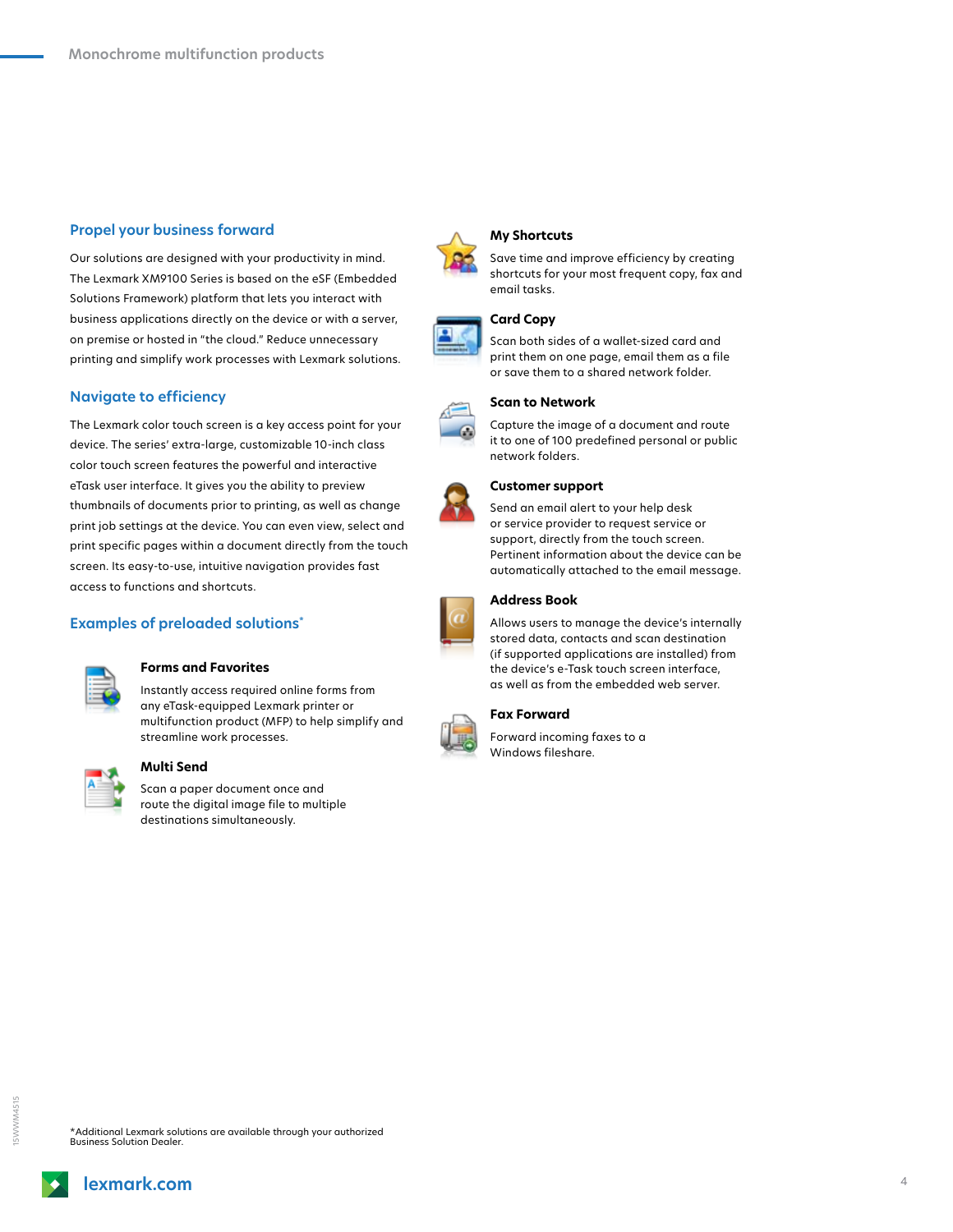

**Flexible media handling**

Show the big picture that typical printers can't produce, with SRA3 printing capability, and up to 6,650 pages of input capacity.



**10-inch class color touch screen**

Operate your device with ease through smart and intuitive navigation. Receive audible and tactile feedback when you use the touch screen.





**Flexible finishing options**

Choose from multiple finishing options, including optional finishers that perform stapling, offset stacking, hole punching and create both trifold and saddle-stitched booklets.



**Single-pass duplex automatic document feeder**

Save time by scanning both sides of your document at up to 140 sides per minute, or 80 sides per minute for single-sided documents.



**Direct USB**

The front USB port allows for convenient walk-up preview, printing and scanning and is compatible with most printable image file formats (.jpeg (or.jpg), .tiff (or .tif), .gif, .bmp, .png, .pcx, .dcx, PDF (Version 1.7 or earlier), XPS).

| <b>Employee Application</b> |  |
|-----------------------------|--|
| Facilities Map              |  |
| <b>Insurance Claim</b>      |  |
| Tax Form                    |  |
| Time Sheet                  |  |

## **Lexmark solutions**

Reduce unnecessary printing and simplify work processes through solutions applications preloaded on your device. Choose additional Lexmark solutions to fit your unique workflow needs.



**Long-life components**

The photoconductor unit is rated for up to 125,000 pages, while the fuser can reach up to 720,000 pages.3 Replacing fewer components over the life of the product not only saves resources, but means less maintenance and more uninterrupted productivity.



**Eco-friendly features**

Easy-to-access features like Eco-Mode reduce paper and toner consumption, the sleep button and hibernate mode make it easy to print responsibly and help you save energy.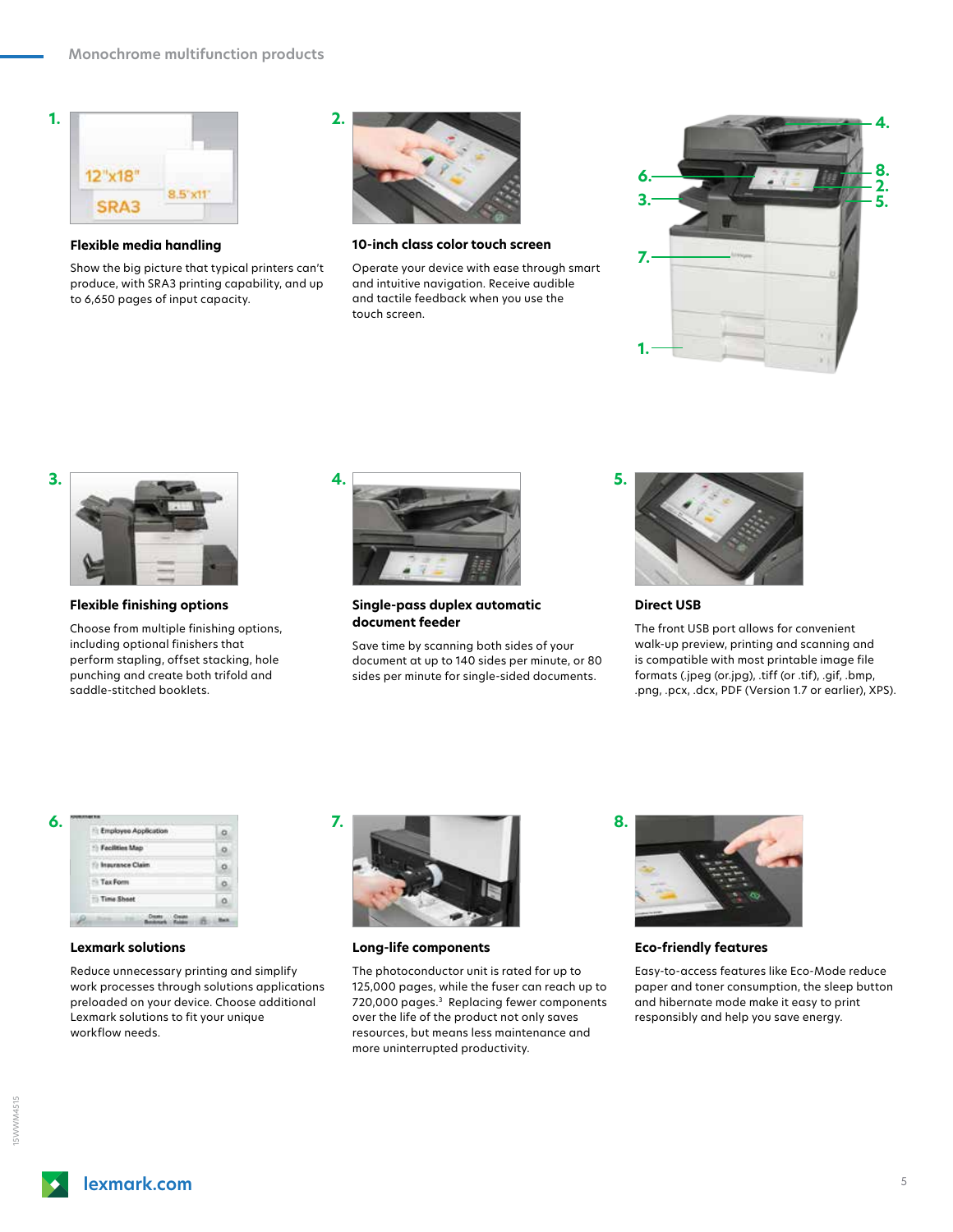



**2 x 500-sheet tray**



**Staple punch finisher**

 $\curvearrowright$ 

# **Compatible on the XM9100 Series**

| Part #  | <b>Models</b>                              | Part #  | <b>Application solutions</b>                |                       |
|---------|--------------------------------------------|---------|---------------------------------------------|-----------------------|
| 26Z0202 | XM9145                                     | 26Z0196 | MX910, MX911, MX912 Card for IPDS           |                       |
| 26Z0203 | XM9155                                     | 26Z0195 | MX910, MX911, MX912 Forms and Bar Code Card |                       |
| 26Z0204 | XM9165                                     | 26Z0197 | MX910, MX911, MX912 Card for PRESCRIBE      |                       |
| Part #  | Laser toner/print cartridge                | Part #  | Connectivity                                |                       |
| 24B6326 | XM9145, XM9155, XM9165 High                | 1021294 | 2-meter USB cable                           | <b>Banner tray</b>    |
|         | Yield Toner Cartridge                      | 27X0225 | MarkNet N8350 802.11b/g/n                   |                       |
| 24B6327 | XM9145, XM9155, XM9165 Photoconductor Unit |         | <b>Wireless Print Server</b>                |                       |
| 54G0W00 | MS911, MX91x Waste Toner Bottle            | 14F0000 | Parallel 1284-B Interface Card              |                       |
| 25A0013 | Staple Cartridges (3 pack)                 | 1021231 | 10-foot Bidirectional Parallel Cable        |                       |
|         |                                            | 14F0100 | RS-232C Serial Interface Card               |                       |
| Part #  | <b>Paper handling</b>                      |         |                                             |                       |
| 26Z0086 | MS911, MX91xde 2500-sheet tandem tray      | Part #  | <b>Service parts</b>                        | <b>Inner finisher</b> |
| 26Z0085 | MS911, MX91xde 2 x 500-sheet tray          | 40X9672 | <b>ADF Maintenance Kit</b>                  |                       |
| 26Z0088 | MS911, MX91x 3000-sheet tray               | 40X9704 | Image Transfer Kit                          |                       |
| 26Z0084 | MS911, MX910, MX911 Inline stapler         | 40X9673 | Multipurpose Feeder Maintenance Kit         |                       |
| 26Z0083 | MS911, MX91x Booklet finisher              | 40X9669 | <b>300K Maintenance Kit</b>                 |                       |
| 26Z0081 | MS911, MX91x Staple punch finisher         |         |                                             |                       |
| 26Z0091 | MS911, MX91x Banner media tray             |         |                                             |                       |
| Part #  | <b>Furniture</b>                           |         |                                             |                       |
| 26Z0090 | Working Shelf                              |         |                                             |                       |
| 57X7000 | English Keyboard Kit                       |         |                                             |                       |
| Part #  | <b>Memory options</b>                      |         |                                             |                       |
| 57X9016 | 1024MB DDR3 RAM                            |         |                                             |                       |
| 57X9012 | 2048MB DDR3 RAM                            |         |                                             |                       |
| 57X9101 | 256MB Flash Memory Card                    |         |                                             |                       |
| 57X0070 | Removable Hard Disk Enclosure Kit          |         |                                             |                       |
| 57X9115 | Japanese Font Card                         |         |                                             |                       |
| 57X9114 | Korean Font Card                           |         |                                             |                       |
| 57X9112 | S. Chinese Font Card                       |         |                                             |                       |